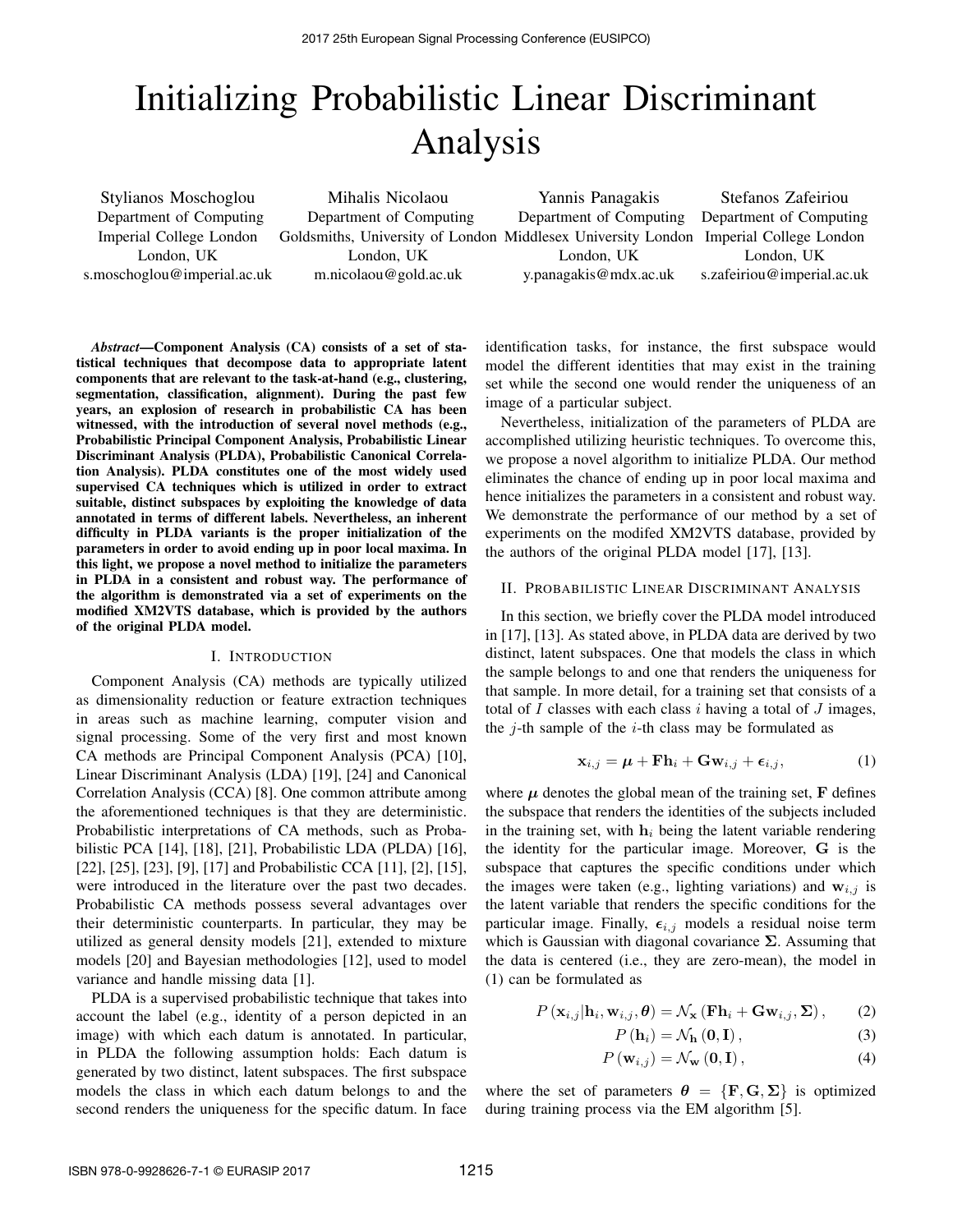### III. INITIALIZING PLDA

As aforementioned, F and G are the parameters in PLDA which model the two distinct subspaces. Parameter F is initialized utilizing PCA [17], [13]. Moreover, parameter G is initialized using a random number generator. This approach has several shortcomings.

- Firstly, PCA is an unsupervised component analysis method. Therefore, when applied, the labels with which the data are annotated are not taken into account. Nevertheless, subspace F models the different classes in which the samples belong to. By applying PCA to initialize subspace F essential information is lost, which, had been taken into consideration, would have improved the final inference results.
- Secondly, PCA may be utilized for only a limited number of dimensions (components). The maximum number of principal components that may be used for a matrix  $\mathbf{A}_{M\times N}$  is min $\{M, N\}$ . In PLDA [17], [13], the maximum number of components that may be used for  $\bf{F}$  is equal to the number of identities that exist in the training set. In general, there should not be any restriction on how many dimensions to choose for the subspaces.
- Thirdly, subspace G is randomly initialized [17], [13]. Therefore, when the same experiment is repeated several times with the same set of parameters, the final result undulates around a mean value and hence some variance is introduced.

In order to tackle the disadvantages discussed above, we conceived and developed a novel algorithm which is utilized for the initialization of the parameters of PLDA. In more detail, our method is a deterministic variant of PLDA and carries the following assumptions. Each datum is generated by three distinct parts:

- a part that renders the identity of the person depicted in an image,
- a part that renders the specific conditions under which each image was taken (e.g., lighting variations) and thus the one that models the uniqueness for each image,
- a part that represents some residual noise.

This can be formulated as

$$
\mathbf{x}_{i,j} = \mathbf{F}\mathbf{h}_i + \mathbf{G}\mathbf{w}_{i,j} + \mathbf{r}_{i,j},\tag{5}
$$

where  $x_{i,j}$  is the centered (i.e., zero-mean) j-th datum corresponding to the  $i$ -th identity,  $\bf{F}$  is the subspace that renders the different identities that exist in the training set,  $h_i$  is the vector that defines the identity for the particular datum, G is the subspace that defines the uniqueness for each datum,  $w_{i,j}$ is the vector that renders the uniqueness for the particular datum and  $\mathbf{r}_{i,j}$  denotes some residual noise.

## *A. Problem formulation*

Without any loss of generality, suppose that exist a total of  $J$  images per identity and a total of  $I$  identities. By stacking

all images in a column-wise manner, the model in (5) can then be reformulated as

$$
\mathbf{X} = \mathbf{F} \begin{bmatrix} \mathbf{h}_1 \mathbf{1}^T & \dots & \mathbf{h}_I \mathbf{1}^T \end{bmatrix} + \mathbf{G} \mathbf{W} + \mathbf{R}, \tag{6}
$$

where

$$
\mathbf{X} = \begin{bmatrix} \mathbf{x}_{1,1} & \dots & \mathbf{x}_{1,J} & \dots & \mathbf{x}_{I,1} & \dots & \mathbf{x}_{I,J} \end{bmatrix}, \qquad (7)
$$

$$
\mathbf{1}^T = \underbrace{[1 \quad \dots \quad 1]}_{J \text{ times}},\tag{8}
$$

$$
\mathbf{W} = [\mathbf{w}_{1,1} \ \dots \ \mathbf{w}_{1,J} \ \dots \ \mathbf{w}_{I,1} \ \dots \ \mathbf{w}_{I,J}], \quad (9) \n\mathbf{R} = [\mathbf{r}_{1,1} \ \dots \ \mathbf{r}_{1,J} \ \dots \ \mathbf{r}_{I,1} \ \dots \ \mathbf{r}_{I,J}]. \quad (10)
$$

In order to render subspaces  $\bf{F}$  and  $\bf{G}$  as informative as possible, we should minimize error R. To achieve that, we need to solve

$$
\min_{\mathbf{R}} \frac{1}{2} \|\mathbf{R}\|_{F}^{2}
$$
  
subject to  $\mathbf{X} = \mathbf{F} [\mathbf{h}_{1} \mathbf{1}^{T} \dots \mathbf{h}_{I} \mathbf{1}^{T}] + \mathbf{G} \mathbf{W} + \mathbf{R}, (11)$   
 $\mathbf{F}^{T} \mathbf{F} = \mathbf{I},$   
 $\mathbf{G}^{T} \mathbf{G} = \mathbf{I},$   
 $\mathbf{F}^{T} \mathbf{G} = \mathbf{0},$ 

where  $||X||_F \doteq \sqrt{\text{tr}(\mathbf{X}^T \mathbf{X})}$  is the Frobenius norm and  $\text{tr}(\cdot)$ denotes the trace of a square matrix. We introduce the orthonormality constraints in the minimization function in order to ensure that the subspaces are not correlated and thus the solution is identifiable. To solve (11), we utilize the Alternating Direction Method of Multipliers (ADMM) algorithm [6], [4], where an augmented Lagrangian is minimized. Let us denote  $H = [h_1 1^T \dots h_I 1^T]$ . The augmented Lagrangian can then be written as follows

$$
\mathcal{L}(\theta) = \min_{\theta} \left\{ \frac{1}{2} \left\| \mathbf{R} \right\|_{F}^{2} + \text{tr} \left[ \mathbf{\Lambda}^{T} \left( \mathbf{X} - \mathbf{F} \mathbf{H} - \mathbf{G} \mathbf{W} - \mathbf{R} \right) \right] + \frac{\mu}{2} \left\| \mathbf{X} - \mathbf{F} \mathbf{H} - \mathbf{G} \mathbf{W} - \mathbf{R} \right\|_{F}^{2} \right\}
$$
\nsubject to  $\mathbf{F}^{T} \mathbf{F} = \mathbf{I}, \mathbf{G}^{T} \mathbf{G} = \mathbf{I}, \mathbf{F}^{T} \mathbf{G} = \mathbf{0},$  (12)

where  $\theta = {\mathbf{R}, \mathbf{F}, \mathbf{G}, \mathbf{W}, \mathbf{H}, \mathbf{\Lambda}, \mu}$ . By employing an alternating optimization scheme, the iteration of the ADMM is the following.

Update the primal variables:

For obtaining subspace  $\mathbf{F}$ , we need to solve

$$
\mathbf{F}_{t+1} = \underset{\mathbf{F}_t}{\text{argmin}} \left\| \mathbf{X} - \mathbf{R}_t + \frac{\mathbf{\Lambda}_t}{\mu_t} - \mathbf{F}_t \mathbf{H}_t - \mathbf{G}_t \mathbf{W}_t \right\|_F^2,
$$
  
subject to 
$$
\mathbf{F}_t^T \mathbf{F}_t = \mathbf{I}, \mathbf{F}_t^T \mathbf{G}_t = \mathbf{0}.
$$
 (13)

In order to solve  $(13)$ , we rely on the Q operator and Lemma introduced next. The rank-r Singular Value Decomposition (SVD) is defined for any matrix Y as  $Y = B\Sigma W^{T}$ . Moreover, based on the SVD of  $Y$ , the Procrustes operator is defined as  $Q[Y] = BW^T$ .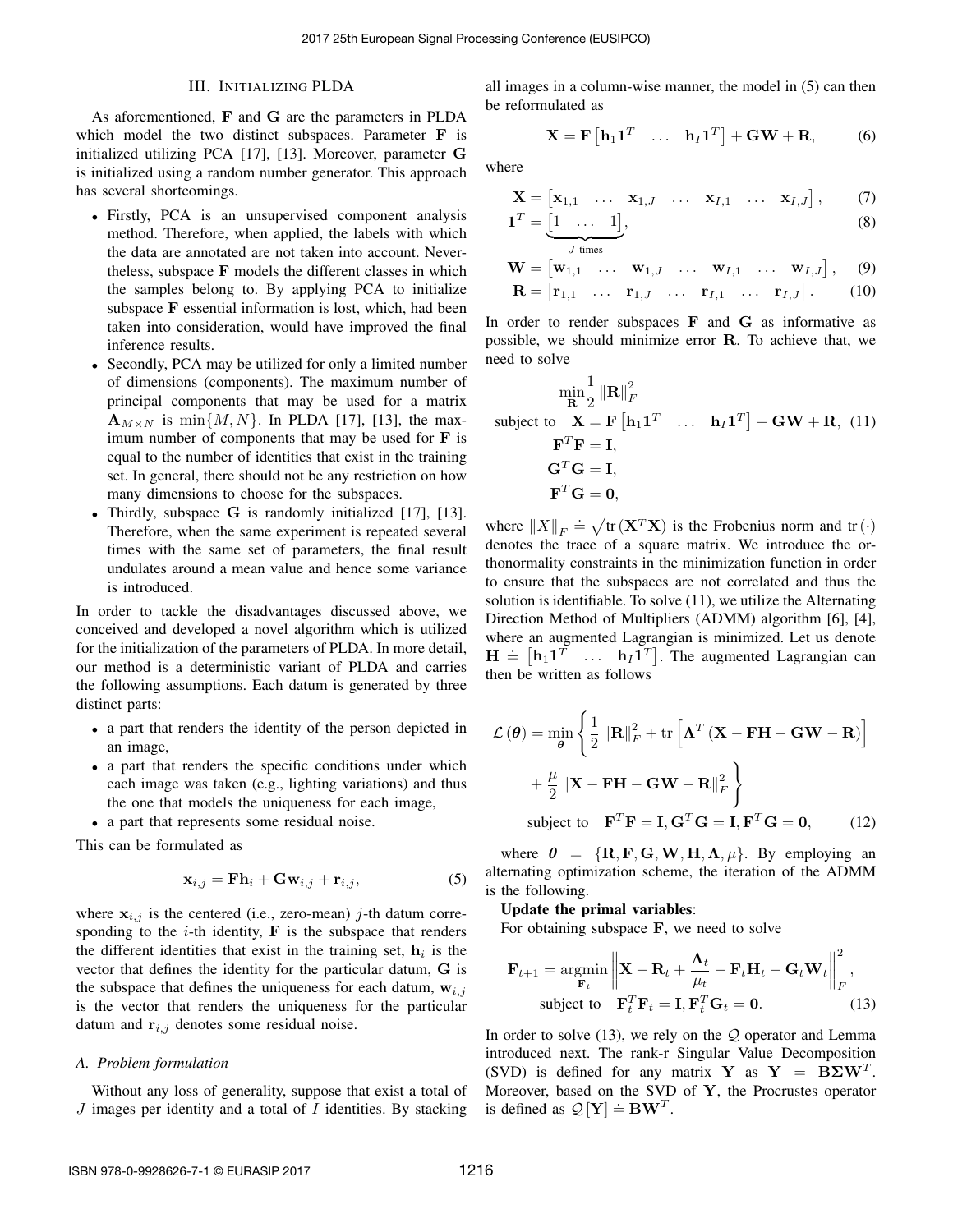Lemma 1: The constraint minimization problem

$$
\Omega^* = \underset{\Omega}{\text{argmin}} \|\mathbf{N} - \Omega \mathbf{M} - \mathbf{Q}\mathbf{S}\|_F^2,
$$
  
subject to 
$$
\Omega^T \Omega = \mathbf{I}, \mathbf{Q}^T \Omega = \mathbf{0}, \quad (14)
$$

has a closed form solution [3] of the form  $\Omega$  =  $\mathcal{Q} \left[ \left( \mathbf{I} - \mathbf{Q} \mathbf{Q}^T \right) \mathbf{N} \mathbf{M}^T \right]$  $\left| \right|$ . Therefore, the solution for (13) is given by

$$
\mathbf{F}_{t+1} = Q\left[ (\mathbf{I} - \mathbf{G}_t \mathbf{G}_t^T) \left( \mathbf{X} - \mathbf{R}_t + \frac{\mathbf{\Lambda}_t}{\mu_t} \right) \mathbf{H}_t^T \right].
$$
 (15)

For deriving subspace G, we need to solve

$$
\mathbf{G}_{t+1} = \underset{\mathbf{G}_t}{\text{argmin}} \left\| \mathbf{X} - \mathbf{R}_t + \frac{\mathbf{\Lambda}_t}{\mu_t} - \mathbf{G}_t \mathbf{W}_t - \mathbf{F}_{t+1} \mathbf{H}_t \right\|_F^2,
$$
  
subject to 
$$
\mathbf{G}_t^T \mathbf{G}_t = \mathbf{I}, \mathbf{G}_t^T \mathbf{F}_{t+1} = \mathbf{I}.
$$
 (16)

The solution is given by utilizing the operator  $Q$  and Lemma 1.

$$
\mathbf{G}_{t+1} = \mathcal{Q}\left[ (\mathbf{I} - \mathbf{F}_{t+1} \mathbf{F}_{t+1}^T) \left( \mathbf{X} - \mathbf{R}_t + \frac{\mathbf{\Lambda}_t}{\mu_t} \right) \mathbf{W}_t^T \right].
$$
 (17)

For obtaining error R, we have

$$
\mathbf{R}_{t+1} = \underset{\mathbf{R}_{t+1}}{\operatorname{argmin}} \mathcal{L}(\boldsymbol{\theta}) \Rightarrow
$$
\n
$$
\mathbf{R}_{t+1} = \frac{\mu_{t}}{1 + \mu_{t}} \left( \mathbf{X} - \mathbf{F}_{t+1} \mathbf{H}_{t} - \mathbf{G}_{t+1} \mathbf{W}_{t} + \frac{\mathbf{\Lambda}_{t}}{\mu_{t}} \right). \quad (18)
$$

For W, the solution is given by solving

$$
\mathbf{W}_{t+1} = \operatorname*{argmin}_{\mathbf{W}} \left\| \mathbf{X} - \mathbf{F}_{t+1} \mathbf{H}_t - \mathbf{R}_{t+1} + \frac{\mathbf{\Lambda}_t}{\mu_t} - \mathbf{G}_t \mathbf{W}_t \right\|_F^2, \tag{19}
$$

which admits a closed form solution

 $\overline{11}$ 

$$
\mathbf{W}_{t+1} = \mathbf{G}_{t+1}^T \left( \mathbf{X} - \mathbf{F}_{t+1} \mathbf{H}_t - \mathbf{R}_{t+1} + \frac{\mathbf{\Lambda}_t}{\mu_t} \right). \tag{20}
$$

For  $\mathbf{H} = [\mathbf{h}_1 \mathbf{1}^T \dots \mathbf{h}_I \mathbf{1}^T]$ , we need to solve for each individual  $\mathbf{h}_i, \forall i \in \{1, ..., I\}$ . The solution for each  $\mathbf{h}_i$  is given by minimizing

$$
\mathbf{h}_{i,t+1} = \underset{\mathbf{h}_{i,t}}{\operatorname{argmin}} \left\| \mathbf{X}_i - \mathbf{G}_{t+1} \mathbf{W}_{i,t+1} - \mathbf{R}_{i,t+1} + \frac{\mathbf{\Lambda}_{i,t}}{\mu_t} \right\|_{F}^{2},
$$
\n
$$
- \mathbf{F}_{t+1} \mathbf{h}_{i,t} \mathbf{1}^T \Big|_{F}^{2}, \tag{21}
$$

where the subscript  $i$  denotes that we consider only the  $J$ columns corresponding each time to the  $i$ -th subject. The solution for (21) is

$$
\mathbf{h}_{i,t+1} = \frac{1}{J} \mathbf{F}_{t+1}^T \left( \mathbf{X}_i - \mathbf{G}_{t+1} \mathbf{W}_{i,t+1} - \mathbf{R}_{i,t+1} + \frac{\mathbf{\Lambda}_{i,t}}{\mu_t} \right) \mathbf{1}.
$$
\n(22)

Update the Lagrange multiplier:

$$
\Lambda_{t+1} = \Lambda_t + \mu_t \left( \mathbf{X} - \mathbf{F}_{t+1} \mathbf{H}_{t+1} - \mathbf{G}_{t+1} \mathbf{W}_{t+1} - \mathbf{R}_{t+1} \right). \tag{23}
$$



Fig. 1. Visualizing how the different components after the training procedure of ADMM reconstruct the original image  $(X_{i,j})$ . Term  $\mathbf{F}\mathbf{h}_i$  refers to the component that produces the specific identity, regardless of the different conditions under which the image was taken (e.g., lighting variations, etc.), term  $\text{GW}_{i,j}$  refers to the component that renders the uniqueness for the specific image (i.e., captures the illumination setting, etc.), term  $\mathbf{R}_{i,j}$  refers to the residual noise. Term  $\mathbf{\tilde{X}}_{i,j}$  is the reconstructed image. The original image is taken from Multi-PIE [7].

The ADMM algorithm for solving (11) is outlined in Algorithm 1. In Fig. 1, a visualization of the solution derived by the ADMM solver (Algorithm 1) is provided. As shown, the obtained subspaces clearly model identity and illumination.

## IV. EXPERIMENTS

Having described PLDA along with a novel algorithm to initialize the parameters in PLDA, in this section we demonstrate the superiority of our method against the original PLDA model via a set of experiments on the modified XM2VTS database, provided by the authors of the original PLDA model [17], [13].

## *Modified XM2VTS database*

*Face identification:* For this set of experiments, we utilize the modfied XM2VTS dataset provided by the authors of the original PLDA model [17], [13]. In more detail, we employ our algorithm to initialize the parameters in the PLDA model (dubbed Init. + PLDA) and compare the results against the original PLDA model. For Init. + PLDA, we apply Algorithm 1 on the training set to initialize subspaces F and G. As mentioned in Section III, when the same experiment with the same set of parameters is repeated several times, variance is introduced in the inference results in PLDA. Therefore, for every distinct set of parameters we exectued 10 trials. Average identification rates per setting of parameters for Init. + PLDA compared to PLDA are presented in Figure 2. Average identification rates along with corresponding standard deviations per distinct set of parameters for PLDA and Init. + PLDA are shown in Tables I and II, respectively. Regarding the dimensionalities of the subspaces, for PLDA we used the same number of dimensions for subspaces F and G, as stated in [13], due to the fact that the authors report that the maximum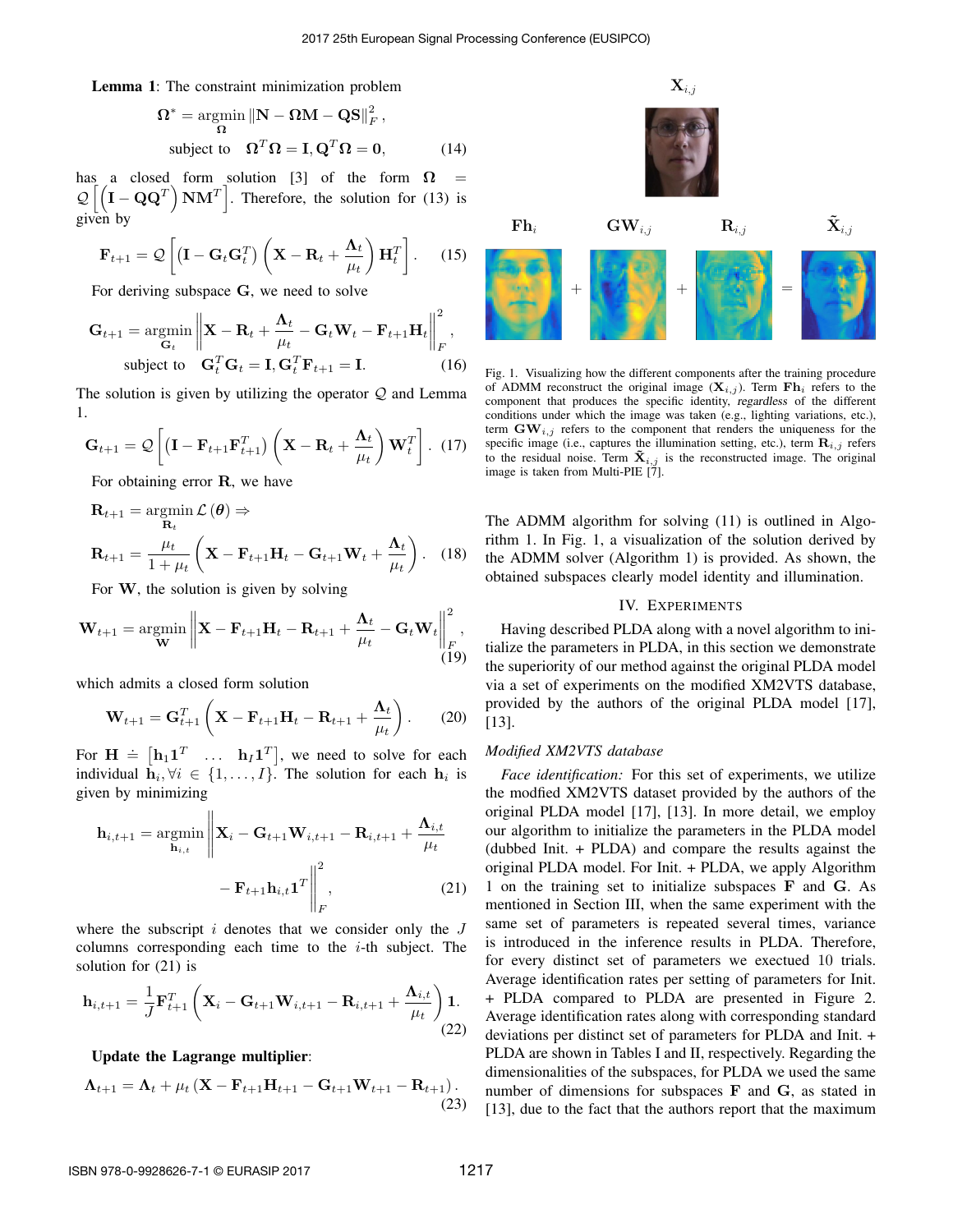## Algorithm 1: ADMM solver for (11)

1 Input:  $X, d_F, d_G$ , where X is the set of the training data,  $d_F$  is the dimensionality of the F subspace and  $d_G$  is the dimensionality of the G subspace.

2 Initializations:  $\mu_0 = \frac{1.25}{\|\mathbf{X}\|}, \{\mathbf{\Lambda}_0, \mathbf{W}_0, \mathbf{R}_0, \mathbf{H}_0\} = \mathbf{0}, \rho = 1.25, \mu_{\max} = 10^7, \{\mathbf{F}_0, \mathbf{G}_0\} =$ random initializations so that both  $\mathbf{F}_0$  and  $\mathbf{G}_0$  are orthogonal and  $\mathbf{F}_0^T\mathbf{G}_0 = \mathbf{0}$ . Output:  $\mathbf{F}_T, \mathbf{G}_T, \mathbf{W}_T, \mathbf{R}_T, \mathbf{H}_T$ .

<sup>3</sup> while *not converged or no termination criterion is met* do

| $\overline{\mathbf{4}}$ | <b>Update R:</b>                                                                                                                                                                                                                                                           |
|-------------------------|----------------------------------------------------------------------------------------------------------------------------------------------------------------------------------------------------------------------------------------------------------------------------|
| $\overline{5}$          | $\mathbf{R}_{t+1} = \frac{\mu_t}{1+\mu_t}\left(\mathbf{X}-\mathbf{F}_t\begin{bmatrix} \mathbf{h}_{1,t}\mathbf{1}^T & \dots & \mathbf{h}_{I,t}\mathbf{1}^T \end{bmatrix} - \mathbf{G}_t\mathbf{W}_t + \frac{\mathbf{\Lambda}_t}{\mu_t}\right)$                              |
| 6                       | <b>Update F:</b>                                                                                                                                                                                                                                                           |
| $\overline{7}$          | $\mathbf{F}_{t+1} = \mathcal{Q} \left  \left( \mathbf{I} - \mathbf{G}_t \mathbf{G}_t^T \right) \left( \mathbf{X} - \mathbf{R}_{t+1} + \frac{\mathbf{\Lambda}_t}{\mu_t} \right) \left[ \mathbf{h}_{1,t} \mathbf{1}^T \dots \mathbf{h}_{I,t} \mathbf{1}^T \right]^T \right $ |
| 8                       | <b>Update G:</b>                                                                                                                                                                                                                                                           |
| $\overline{9}$          | $\mathbf{G}_{t+1} = \mathcal{Q} \left[ \left( \mathbf{I} - \mathbf{F}_{t+1} \mathbf{F}_{t+1}^T \right) \left( \mathbf{X} - \mathbf{R}_{t+1} + \frac{\mathbf{\Lambda}_t}{\mu_t} \right) \mathbf{W}_t^T \right]$                                                             |
| 10                      | <b>Update W:</b>                                                                                                                                                                                                                                                           |
| 11                      | $\mathbf{W}_{t+1} = \mathbf{G}_{t+1}^T \left( \mathbf{X} - \mathbf{F}_{t+1} \left[ \mathbf{h}_{1,t} \mathbf{1}^T \right] \right. \dots \left. \mathbf{h}_{I,t} \mathbf{1}^T \right] - \mathbf{R}_{t+1} + \frac{\mathbf{\Lambda}_t}{\mu_t} \right)$                         |
| 12                      | for $i = 1 : I$ do                                                                                                                                                                                                                                                         |
| 13                      | <b>Update</b> $h_i$ :                                                                                                                                                                                                                                                      |
| 14                      | $\mathbf{h}_{i,t+1} = \frac{1}{J}\mathbf{F}_{t+1}^T\left(\mathbf{X}_i-\mathbf{G}_{t+1}\mathbf{W}_{i,t+1}-\mathbf{R}_{i,t+1}+\frac{\mathbf{\Lambda}_{i,t}}{\mu_t}\right)\mathbf{1}$                                                                                         |
| 15                      | end                                                                                                                                                                                                                                                                        |
| 16                      | Update $\Lambda$ :                                                                                                                                                                                                                                                         |
| 17                      | $\Lambda_{t+1} = \Lambda_t + \mu_t (X - F_{t+1} \left[ h_{1,t+1} 1^T \dots h_{I,t+1} 1^T \right] - G_{t+1} W_{t+1} - R_{t+1})$                                                                                                                                             |
| 18                      | <b>Update</b> $\mu$ :                                                                                                                                                                                                                                                      |
| 19                      | $\mu_{t+1} = \min(\rho\mu_t, \mu_{\max})$                                                                                                                                                                                                                                  |
| 20 end                  |                                                                                                                                                                                                                                                                            |

TABLE I PLDA AVERAGE IDENTIFICATION RATE  $\pm$  STANDARD DEVIATION OVER  $10$ TRIALS PER DISTINCT SET OF PARAMETERS  $d_F$ ,  $d_G$ , which denote the DIMENSIONALITIES OF SUBSPACES  $\bf{F}$  and  $\bf{G}$ , respectively.

| $d_F$ | $d_G$ | PLDA          |
|-------|-------|---------------|
| 16    | 16    | $0.69 + 0.03$ |
| 32    | 32    | $0.81 + 0.02$ |
| 48    | 48    | $0.81 + 0.02$ |
| 64    | 64    | $0.83 + 0.03$ |
| 80    | 80    | $0.86 + 0.02$ |
| 96    | 96    | $0.86 + 0.02$ |
| 112   | 112   | $0.85 + 0.01$ |
| 128   | 128   | $0.87 + 0.02$ |
| 144   | 144   | $0.87 + 0.01$ |
| 160   | 160   | $0.87\pm0.01$ |

identification rates are attained when subspaces F and G have the same dimensionality. For Init. + PLDA we conducted experiments for varying dimensionalities for subspace G and concluded that the condition reported in [13] (i.e., maximum results are attained when both of the subspaces have the same dimensionality) is no longer valid. In Table II we provide the dimensionalities of subspace G for which the maximum identification rate is attained for various dimensionalities of subspace F.

TABLE II

INIT. + PLDA AVERAGE IDENTIFICATION RATE PER DISTINCT SET OF PARAMETERS  $d_F$ ,  $d_G$ , which denote the dimensionalities of SUBSPACES  $\bf{F}$  and  $\bf{G}$ , respectively. Since both  $\bf{F}$  and  $\bf{G}$  are fixed AT THE INITIALIZATION FOR EVERY SET OF PARAMETERS, THE FINAL IDENTIFICATION RATE WILL BE FIXED AS WELL, THUS NO STANDARD DEVIATION WILL BE INTRODUCED.

| $d_{F}$ | $d_G$ | $Init. + PLDA$ |
|---------|-------|----------------|
| 16      | 16    | 0.73           |
| 32      | 32    | 0.84           |
| 48      | 32    | 0.86           |
| 64      | 52    | 0.88           |
| 80      | 44    | 0.91           |
| 96      | 48    | 0.90           |
| 112     | 96    | 0.90           |
| 128     | 72    | 0.90           |
| 144     | 56    | 0.90           |
| 160     | 160   | 0.90           |

#### V. CONCLUSION

In this paper we introduced an algorithm to initialize the parameters of PLDA in a robust and consistent way. We demonstrate the superiority of our method against the original PLDA model via a series of experiments on the modified XM2VTS database, which is provided by the authors of the original PLDA model.